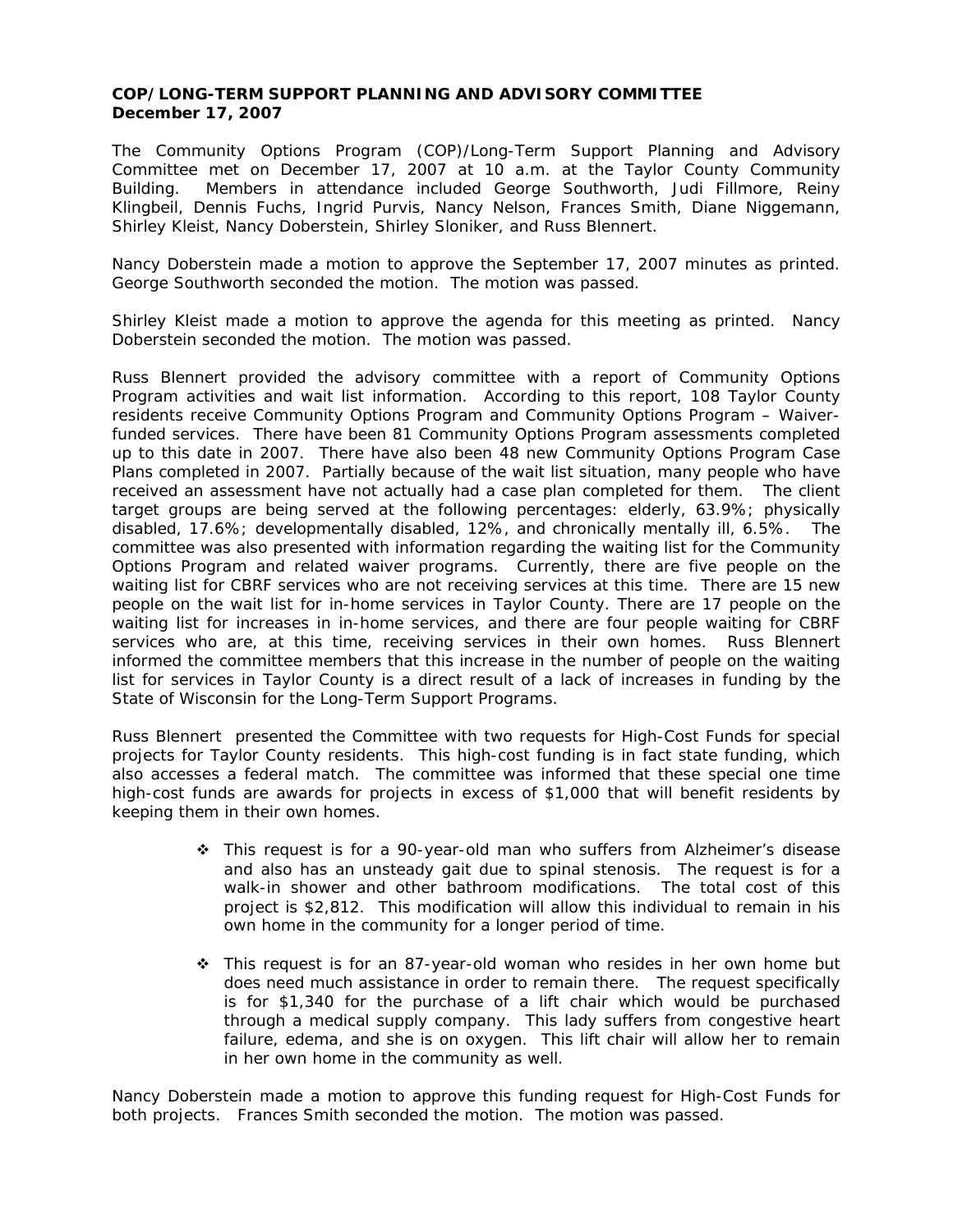Russ Blennert and Diane Niggemann of the Commission on Aging presented information regarding the Long-Term Support Re-design Initiative which the State of Wisconsin is attempting to carry out. There was discussion among committee members regarding the impact the Family Care Re-design would have on Taylor County residents. Some committee members expressed concern that Taylor County residents may not fare well under a regional managed care organization or by a private managed care organization should that happen in the future.

Diane Niggemann, Director of the Commission on Aging presented the committee with information regarding some of her programs and information regarding digital television conversion, a description of the 211 information and assistance program, and the Commission on Aging care call program.

Judi Fillmore from Memorial Health Center provided committee members with some information regarding dental services in Taylor County and the issue of acceptance of Medical Assistance as the payer source. There was some discussion among committee members regarding the non-availability of dental services for people on Medical Assistance in this area.

The next meeting of the COP/Long-Term Support Planning and Advisory Committee was set for Monday, March 17, 2008 at 10 a.m. at the Taylor County Community Building located at the fairgrounds.

George Southworth made a motion to adjourn the meeting. Nancy Nelson seconded the motion. The motion was passed. The meeting was adjourned at 11:15 a.m.

Respectfully submitted: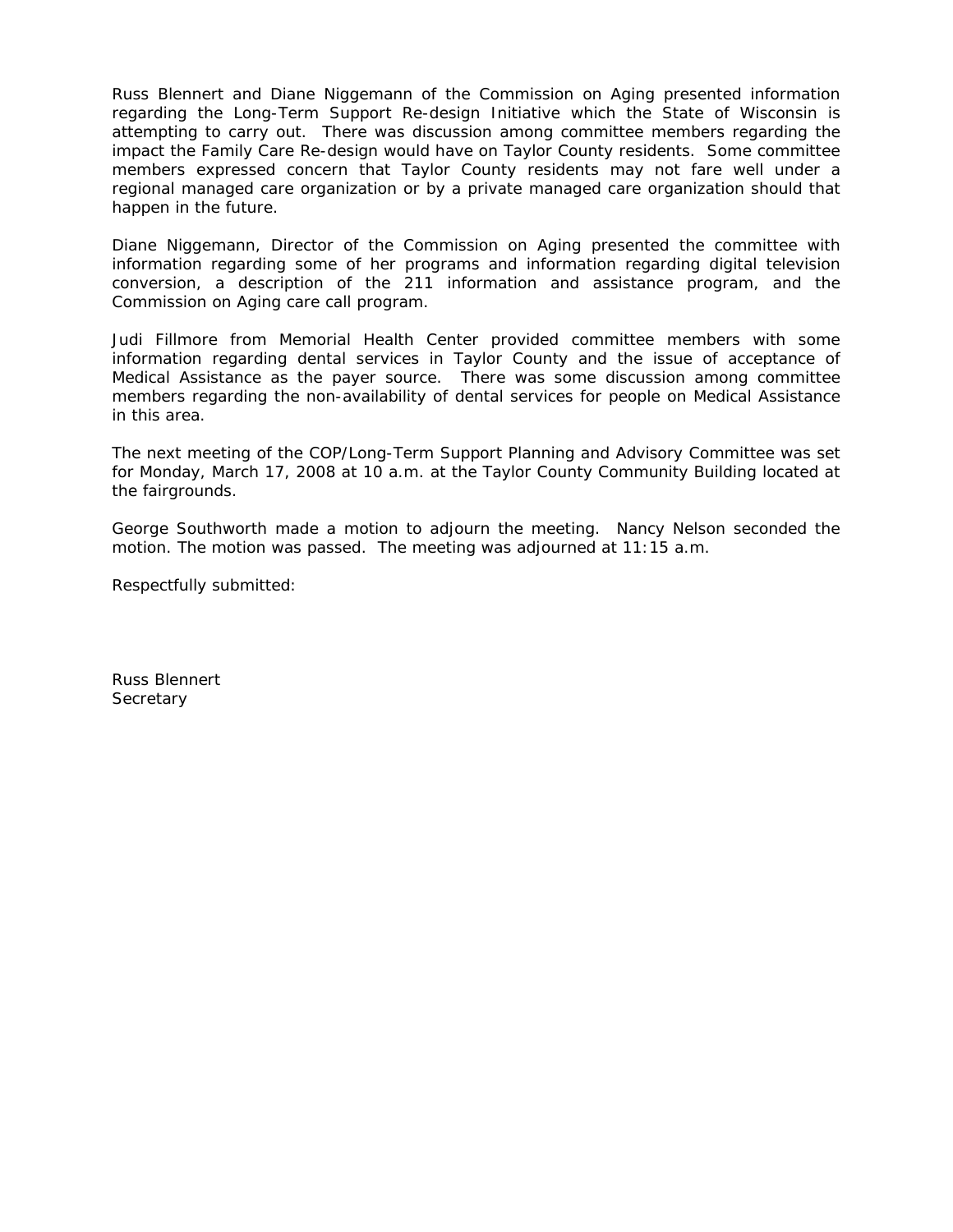## **COP/LONG-TERM SUPPORT PLANNING AND ADVISORY COMMITTEE September 17, 2007**

The Community Options Program (COP)/Long-Term Support Planning and Advisory Committee met on September 17, 2007 at 10 a.m. at the Taylor County Community Building. Members in attendance included Diane Niggemann, Reiny Klingbeil, Ingrid Purvis, Nancy Doberstein, Frances Smith, Shirley Kleist, Nancy Nelson, Shirley Sloniker and Russ Blennert.

Nancy Nelson made a motion to approve the June 18, 2007 minutes as printed. Shirley Kleist seconded the motion. The motion was passed.

Ingrid Purvis made a motion to approve the agenda for this meeting as printed. Nancy Doberstein seconded the motion. The motion was passed.

Russ Blennert provided the committee with a report of Community Options Program (COP) activities and wait list information. According to this report, 114 Taylor County residents are receiving Community Options Program and COP-Waiver funded services. Sixty-three new Community Options Program assessments have been completed to this date in 2007. There have also been 46 new Community Options Program Case Plans as a result of those assessments. Assessment and plan activity is fairly high as compared to other years. Committee members were informed that the client target groups are being served at the following percentages: elderly, 66.7%; physically disabled, 16.7%; developmentally disabled, 10.5%; and chronically mentally ill, 6.1%. Waiting list information was also given to committee members via this report. Currently, there are three people on the wait list for Community-Based Residential Facility (CBRF) services. There are seven Taylor County residents on the wait list for in-home services and there are six current clients who are on the program who require an increase in services who are on the wait list for those increases.

Russ Blennert presented committee members with requests for funding for special projects which have been submitted to the State of Wisconsin for one-time high cost funding awards. These high cost funds are in addition to the regular LTS allocations by the state and are made up of state and federal funding.

- 1. This request is for the purchase of a lift chair for a 64-year-old disabled Taylor County resident who requires this equipment in order to remain in her own home in the community. The cost of this equipment is \$1,300.
- 2. An 81-year-old Taylor County resident who has had an amputation now requires handicapped modifications for her bathroom that are extensive in nature. The total cost of this project is \$4,993.16.
- 3. A 56-year-old Taylor County resident requests a lift chair in order to remain independent and in his own home. He has a number of serious medical conditions and his disability requires that he have this piece of equipment in order to remain in his home.
- 4. A request is received from a 51-year-old Taylor County resident who is in a wheelchair as a result of a stroke and paralysis. This request involves modification of her home in order to make it accessible to her with the use of a wheelchair. The total cost of this modification would be \$2,344.
- 5. A 24-year-old developmentally disabled person requests funding for a lift ramp which would make it possible for her to remain in her home in the community. The total cost of this equipment is \$3,420.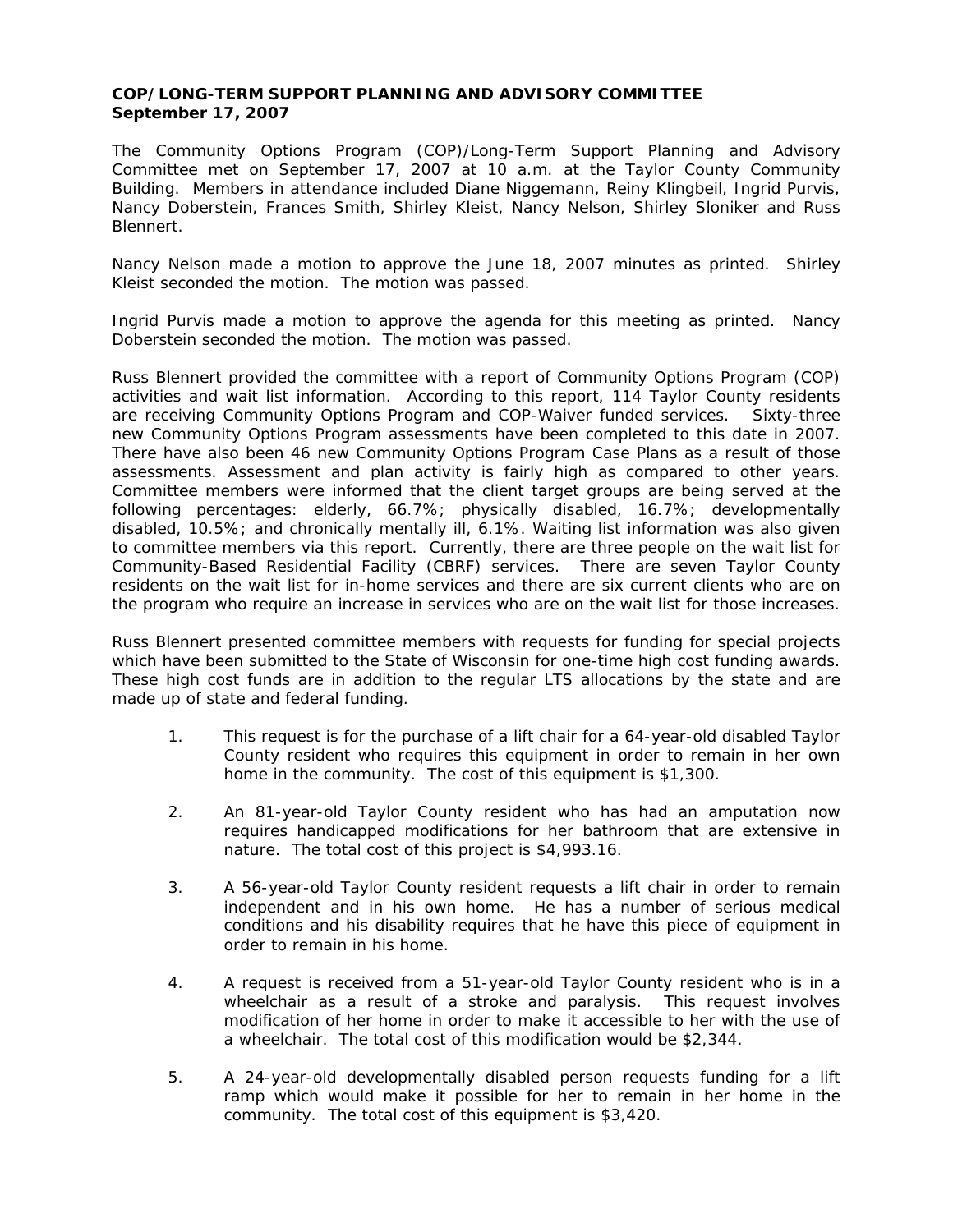- 6. A 69-year-old Taylor County resident who suffers from a number of serious medical conditions and utilizes a wheelchair for ambulation requests funding for a ramp to the entrance of his house. The total cost of this modification would be \$1,422.05.
- 7. A 46-year-old Taylor County resident who is an amputee and suffers from other medical conditions requests funding for a wheelchair ramp for the entrance of her house to make it possible for her to have access more easily. The total cost of this modification is \$1,070.

A motion was made by Diane Niggemann to approve these requests for high cost funds for special projects. Frances Smith seconded this motion. The motion was passed.

Committee members discussed the recent information received from the State of Wisconsin regarding CBRF funding. Russ Blennert notified committee members that there has not yet been a formal memorandum from the State of Wisconsin regarding the use of COP or Waiver funds in a CBRF that is attached to an institution. It is anticipated that such information will be coming in the near future which will clarify whether or not these funding sources can be used for this type of CBRF service.

Diane Niggemann, Director of the Commission on Aging and a committee member presented the committee with information regarding some activities upcoming from the Commission on Aging office. A "Final Affairs" seminar is scheduled for September 26, 2007 at 10 a.m. at the Multi-Purpose Building. The Commission on Aging is also involved in a "Safe Steps of Taylor County" program for fall prevention. Presentations are going to be made at various sites around the county, including at the nutrition sites, in the near future. Diane informed the committee that a visual impairment seminar is going to be held on October 12, 2007, and Diane can be contacted at the Commission on Aging if someone wishes to register for this seminar. Diane Niggemann also informed the committee members that the Senior Health Fair is going to be held this year at the Medford Senior High School on October 25.

The next meeting of the COP/Long-Term Support Planning and Advisory Committee was set for Monday, December 17, 2007 at 10 a.m. at the Taylor County Community Building located at the fairgrounds.

Frances Smith made a motion to adjourn the meeting. Nancy Doberstein seconded the motion. The motion was passed. The meeting was adjourned at 11:05 a.m.

Respectfully submitted: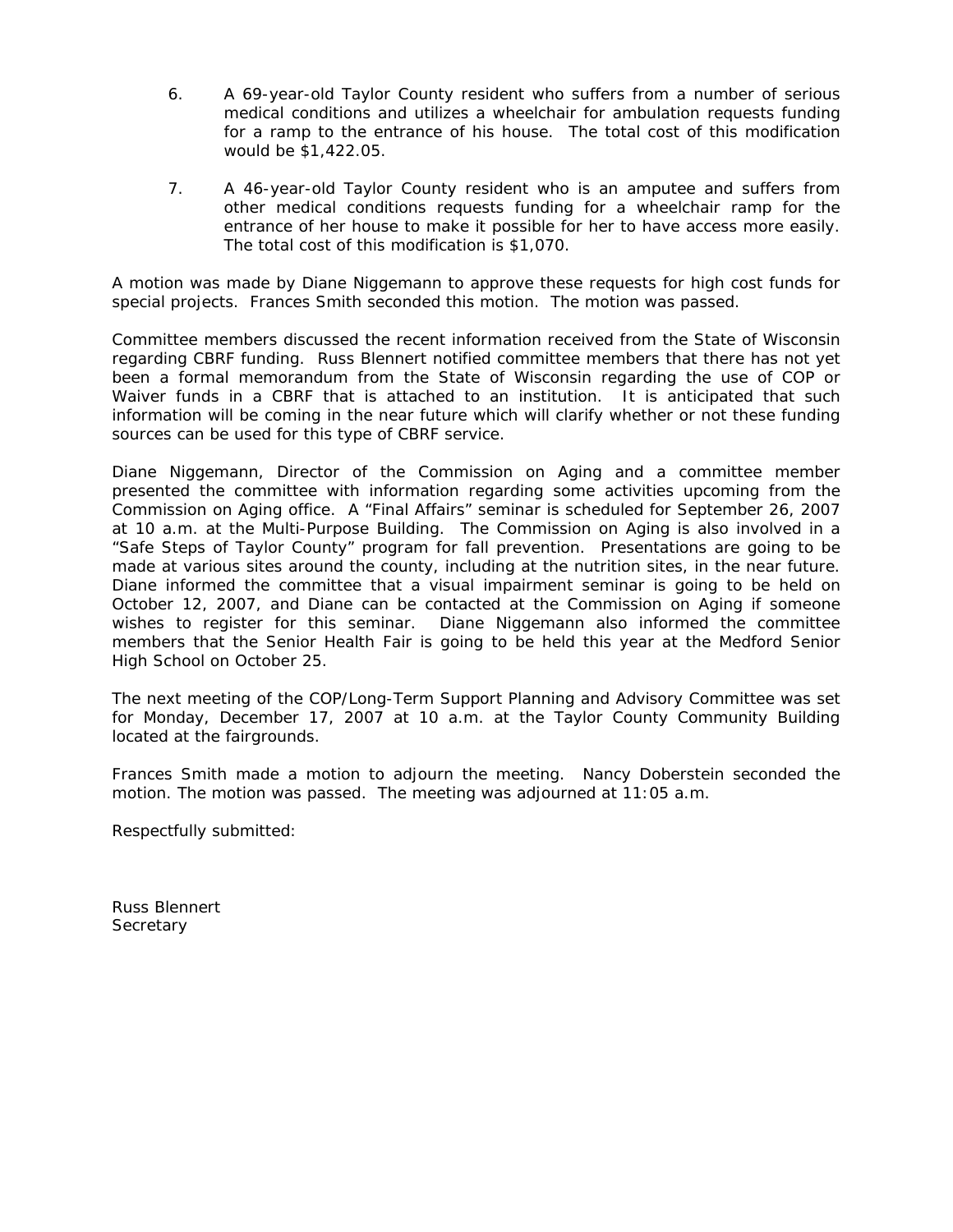## **COP/LONG-TERM SUPPORT PLANNING AND ADVISORY COMMITTEE June 18, 2007**

The Community Options Program (COP)/Long-Term Support Planning and Advisory Committee met on June 18, 2007 at 10 a.m. at the Taylor County Community Building. Members in attendance included Shirley Sloniker, Elaine Paulson, Shirley Kleist, Dennis Fuchs, Nancy Nelson, Reiny Klingbeil, Frances Smith, Diane Niggemann, Ingrid Purvis, Mary Liegl, and Russ Blennert.

Nancy Nelson made a motion to approve the March 19, 2007 minutes as printed. Shirley Kleist seconded the motion. The motion was passed.

Russ Blennert presented the committee with a report of Community Options Program activities and wait list information. This report shows that there are currently 109 Taylor County residents who are receiving Community Options Program and Community Options Program-Waiver funded services. There have been 46 new Community Options Program assessments completed thus far in 2007. There have been 38 Community Options Program Case Plans that resulted from these assessments. This report also shows that the target groups are being served at the following percentages: elderly, 64.2%; physically disabled, 19.3%; developmentally disabled, 11%; and chronically mentally ill at 5.5%. This report also indicates that there are currently two people on the waiting list for Community Options Program funded Community-Based Residential Facility (CBRF) services. As of this date, there is no one on the waiting list for in-home services under the Community Options Program or the Waiver programs that serve elderly or physically disabled people in Taylor County. Russ Blennert indicated, however, that a waiting list may be forthcoming in the future for in-home services as a result of projections made for the year 2007.

Russ Blennert presented the committee with requests for special project funding, otherwise known as high-cost funds for Taylor County residents. These high-cost fund requests are also submitted to the State of Wisconsin for approval. The monies, both Community Options Program and Waiver funding that are awarded come from both state and federal funding.

- 1. A request was made for the purchase of a hospital bed for a 44-year-old disabled Taylor County resident who requires this type of equipment for his disability. The total cost of this equipment will be \$2,113. Diane Niggemann made a motion to approve the use of Community Options Program funding in this case. Shirley Kleist seconded this motion. The motion was passed.
- 2. The request for the purchase of a lift chair for a 79-year-old Taylor County resident who requires this particular assistance in order to remain independent in her own home. The total cost of this equipment would be \$1,020. Frances Smith made a motion to approve funding for this request. Ingrid Purvis seconded this motion. The motion was passed.

Russ Blennert requested that the committee approve the use of \$3,122 in Community Options Program carry-over funds from the year 2006 to the year 2007 for the purpose of client services. The county and this committee have the option of choosing to use the carry-over monies under this program for either services for clients or for administration. Dennis Fuchs made a motion to use the carry-over monies for client services. Frances Smith seconded the motion. The motion was passed.

Russ Blennert presented the committee with a proposal to offer those Taylor County residents who would be entering a CBRF a consultation rather than a full Community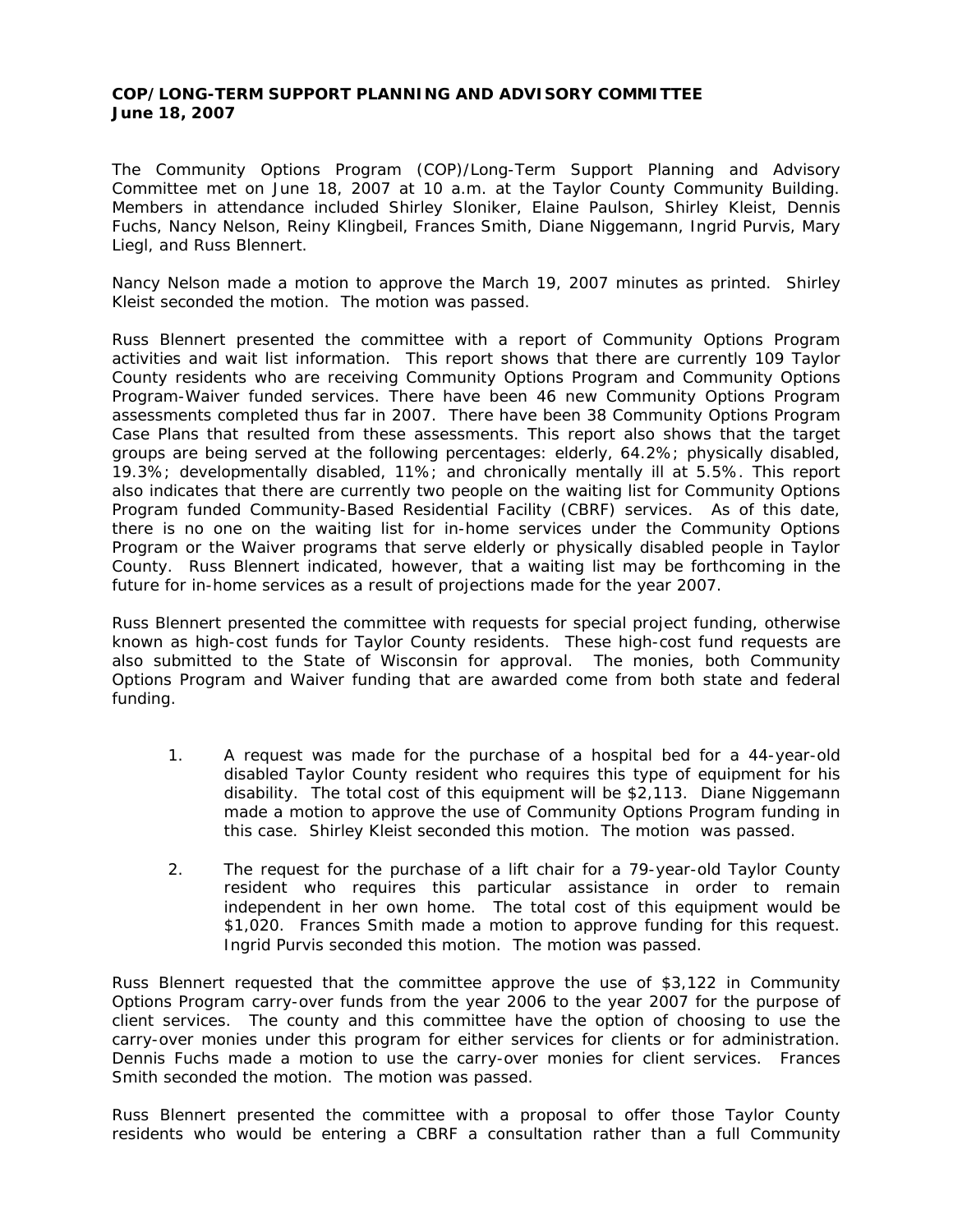Options Program assessment, as has been done in the past. Either a consultation or an assessment is required if a person should ever want or need public funding at a CBRF. At this time, a consultation with information regarding Long-Term Support Programs could be completed more quickly and really would make more sense because it must be done within a short timeframe prior to admission to the CBRF. After some discussion, Shirley Kleist made a motion to approve the use of a preadmission consultation for those entering CBRFs. Elaine Paulson seconded the motion. The motion was passed.

Russ Blennert notified committee members that the State of Wisconsin has recently notified counties that CBRFs that are attached to nursing home facilities may no longer be eligible for Community Options Program funding because, in essence, they are too institutional-like. At this point it appears that the state will allow continued funding of the current residents. There also may be a method to obtain a variance in order to fund new people at Memorial CBRF in the future. There will be more information coming from the State of Wisconsin, and Russ Blennert will keep the committee updated on this issue.

There was a brief discussion among committee members regarding the state's efforts to redesign the long-term support system. Further expansion of the Long-Term Support Redesign or Family Care at this point seems to be contingent upon the state's biennium budget that is currently being developed in the legislature.

Diane Niggemann, Director of the Commission on Aging presented the committee with information regarding some of her programs, including the upcoming final affairs seminar, an adult respite program through Black River Industries, a blind and visually-impaired support group, Project Lifesaver, and the Commission on Aging's Powerful Tools for Caregivers program, which will be running again in the near future.

The next meeting of the COP/Long-Term Support Planning and Advisory Committee was set for Monday, September 17, 2007 at 10 a.m. at the Taylor County Community Building located at the fairgrounds.

Shirley Kleist made a motion to adjourn the meeting. Mary Liegl seconded the motion. The motion was passed. The meeting was adjourned at 11:13 a.m.

Respectfully submitted: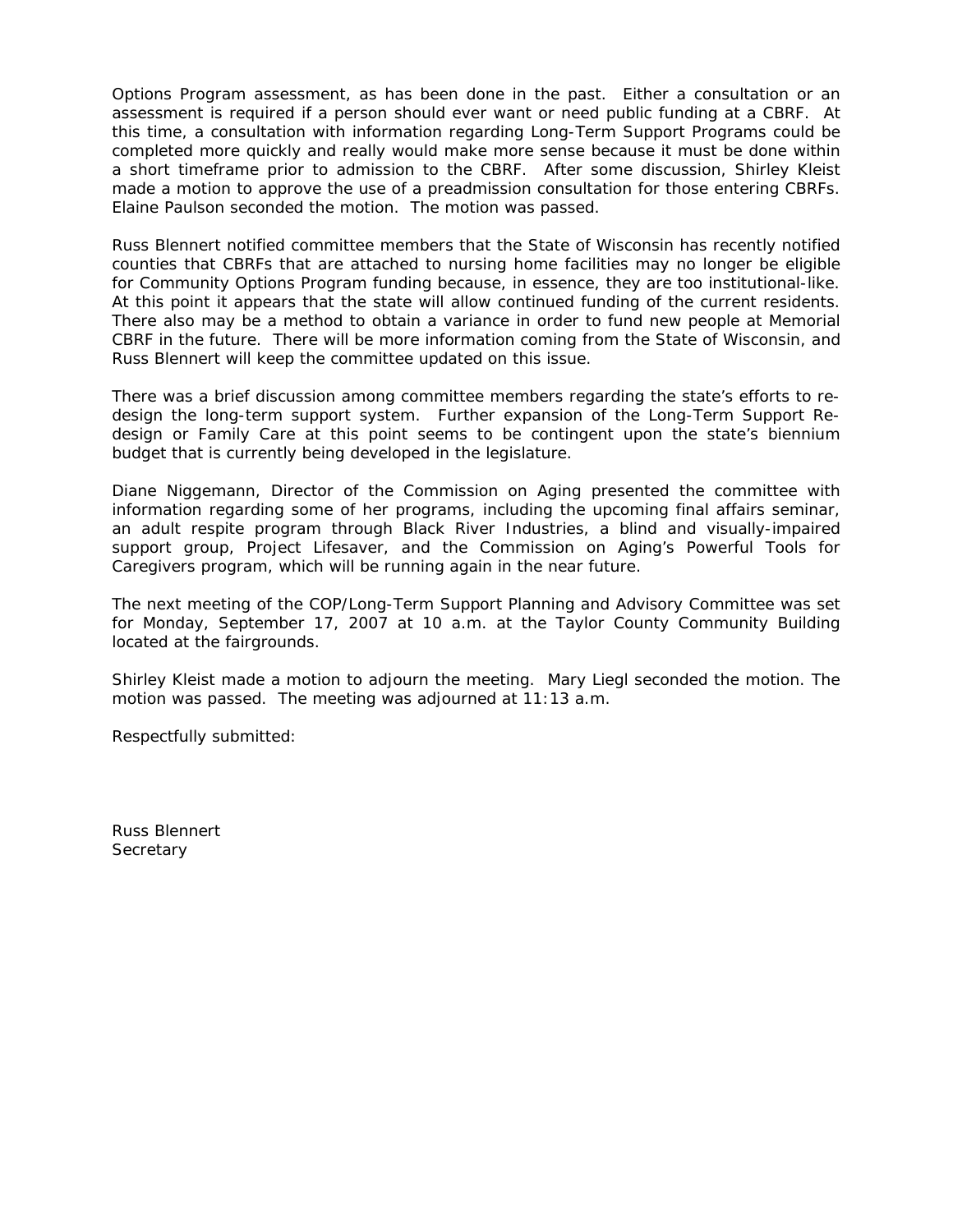## **COP/LONG-TERM SUPPORT PLANNING AND ADVISORY COMMITTEE March 19, 2007**

The Community Options Program (COP)/Long-Term Support Planning and Advisory Committee met on March 19, 2007 at 10 a.m. at the Human Services building boardroom. Members in attendance included Diane Niggemann, Mary Liegl, Nancy Nelson, Shirley Kleist, Reiny Klingbeil, Nancy Doberstein, Shirley Sloniker, Ingrid Purvis, Judi Fillmore, and Russ Blennert.

The committee recognized the passing of former member Mary Haider with a moment of silence.

Nancy Doberstein made a motion to approve the December 18, 2006 minutes as printed. Shirley Kleist seconded the motion. The motion was passed.

Russ Blennert presented the committee with a summary report of the Community Options Program (COP) activities and wait list information. This report indicates that there are currently 100 Taylor County residents receiving Community Options Program and Community Options Program – Waiver services. During the month of January and February there have been 14 new COP assessments conducted, which have resulted in eight new COP case plans. Russ Blennert informed committee members that in addition to COP and COP-W, there are additional Taylor County residents served under the Community Integration Program (CIP) II and most recently there are residents served under the Nursing Home Diversion Program and the Nursing Home Relocation Program. This report indicated that the target groups served under COP and COP-W are served at the following percentages: elderly, 67%; physically disabled, 18%; developmentally disabled, 12%; chronically mentally ill, 4%. This report also indicates that there are currently two people on the waiting list for Community-Based Residential Facility services in Taylor County and there are no people in the Long-Term Support Unit (elderly and physically disabled) on a waiting list for in-home services.

Russ Blennert presented the committee with requests for special high-cost funds for onetime projects for Taylor County residents. These requests are also submitted to the State of Wisconsin for approval, and the monies come from State and Federal funding.

- 1) A request for approval for a modification of a bathroom to make it more accessible and also for the installation of a ramp to make the home handicapped accessible for a 55-year-old disabled Taylor County resident. The cost of these projects combined is \$4,355.
- 2) A request for bathroom modification for a 73-year-old Taylor County resident who requires modification for accessibility. This project will cost \$3,226.
- 3) A request for purchase of a hospital bed larger than that available through Medical Assistance or Medicare funding for a 44-year-old disabled Taylor County resident who requires this equipment because of his disability. The cost will be up to \$3,500.

Nancy Doberstein made a motion to approve the first two requests. Nancy Nelson seconded the motion. The motion was passed. The committee requested that more information be gathered regarding the third request and that it be brought back to the committee at the next meeting.

Russ Blennert presented the committee with the 2007 COP Plan Update which is a requirement of the State of Wisconsin. This COP Plan Update was reviewed by committee members. Diane NIggemann made a motion to approve the 2007 COP Plan Update as